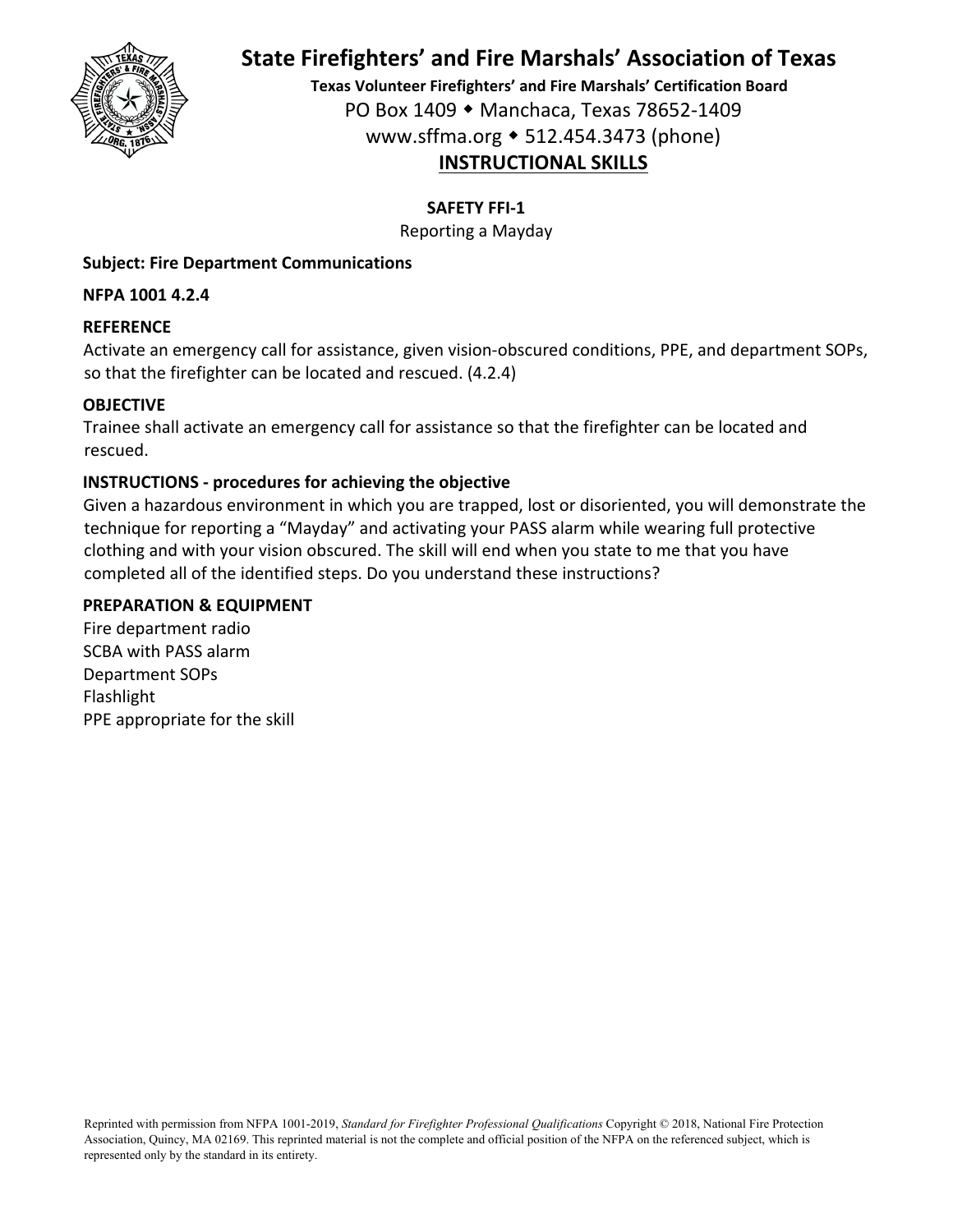

**Texas Volunteer Firefighters' and Fire Marshals' Certification Board**

PO Box 1409 ◆ Manchaca, Texas 78652-1409

www.sffma.org 512.454.3473 (phone)

## **INSTRUCTIONAL SKILLS**

**SAFETY FFI‐1**

Reporting a Mayday

Trainee: \_\_\_\_\_\_\_\_\_\_\_\_\_\_\_\_\_\_\_\_\_\_\_\_\_\_\_\_\_\_\_\_\_\_\_\_\_\_\_\_\_\_\_\_\_\_\_\_\_\_\_\_\_\_\_

Department:  $\blacksquare$ 

|    | Trainee shall activate an emergency call for assistance so that the firefighter can be located and rescued. |                 |             |               |  |  |
|----|-------------------------------------------------------------------------------------------------------------|-----------------|-------------|---------------|--|--|
|    | (4.2.4)                                                                                                     |                 |             |               |  |  |
|    |                                                                                                             | <b>POSSIBLE</b> |             |               |  |  |
|    |                                                                                                             | <b>POINTS</b>   | <b>TEST</b> | <b>RETEST</b> |  |  |
| a. | Recognizes situation that would necessitate a Mayday call                                                   |                 |             |               |  |  |
| b. | Remains calm                                                                                                | 1               |             |               |  |  |
| c. | Follows AHJ radio procedure for reporting a Mayday                                                          |                 |             |               |  |  |
| d. | Manually activates PASS alarm                                                                               |                 |             |               |  |  |
| e. | Conserves breathing air while waiting for rescue                                                            |                 |             |               |  |  |
|    | Evaluates area for hazards                                                                                  |                 |             |               |  |  |
| g. | Uses tools to make additional noises for rescuers to follow                                                 |                 |             |               |  |  |
| h. | Points flashlight toward ceiling if applicable                                                              |                 |             |               |  |  |
|    | Performs skill in a safe and proficient manner, per AHJ                                                     |                 |             |               |  |  |
|    | TOTAL POINTS:                                                                                               | 8               |             |               |  |  |

\_\_\_\_\_\_\_\_\_\_\_\_\_\_\_\_\_\_\_\_\_\_\_\_\_\_\_\_\_\_\_\_\_\_\_\_\_\_\_\_\_\_\_\_\_\_\_\_\_\_\_\_\_\_\_\_\_\_\_\_\_\_\_\_\_\_\_\_\_\_\_\_\_\_\_\_\_\_\_\_\_\_\_\_

\_\_\_\_\_\_\_\_\_\_\_\_\_\_\_\_\_\_\_\_\_\_\_\_\_\_\_\_\_\_\_\_\_\_\_\_\_\_\_\_\_\_\_\_\_\_\_\_\_\_\_\_\_\_\_\_\_\_\_\_\_\_\_\_\_\_\_\_\_\_\_\_\_\_\_\_\_\_\_\_\_\_\_\_

\_\_\_\_\_\_\_\_\_\_\_\_\_\_\_\_\_\_\_\_\_\_\_\_\_\_\_\_\_\_\_\_\_\_\_\_\_\_\_\_\_\_\_\_\_\_\_\_\_\_\_\_\_\_\_\_\_\_\_\_\_\_\_\_\_\_\_\_\_\_\_\_\_\_\_\_\_\_\_\_\_\_\_\_

\_\_\_\_\_\_\_\_\_\_\_\_\_\_\_\_\_\_\_\_\_\_\_\_\_\_\_\_\_\_\_\_\_\_\_\_\_\_\_\_\_\_\_\_\_\_\_\_\_\_\_\_\_\_\_\_\_\_\_\_\_\_\_\_\_\_\_\_\_\_\_\_\_\_\_\_\_\_\_\_\_\_\_\_

#### **Points needed to pass: 6**

#### **Evaluator/Candidate Comments**: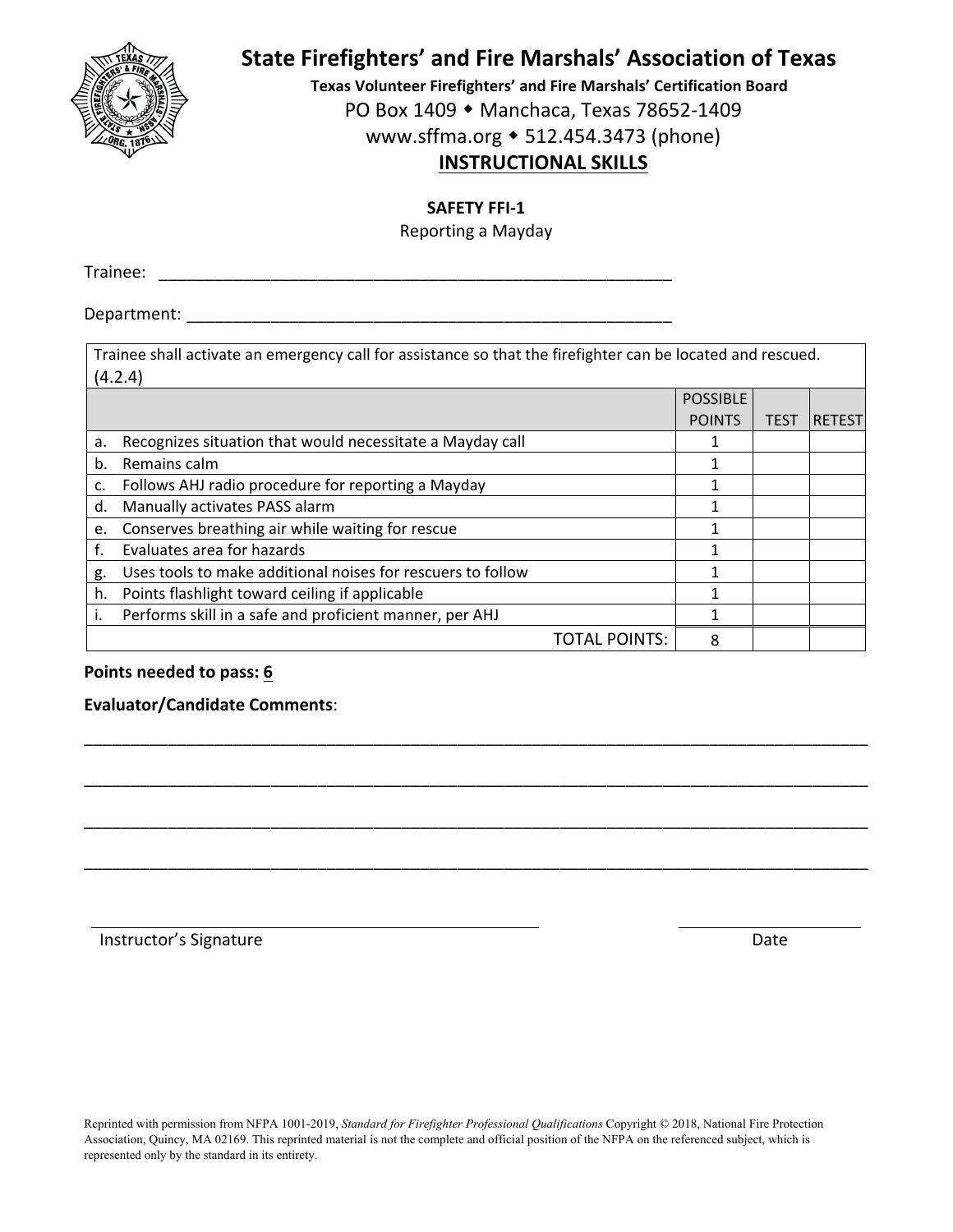

**Texas Volunteer Firefighters' and Fire Marshals' Certification Board** PO Box 1409 Manchaca, Texas 78652‐1409 www.sffma.org 512.454.3473 (phone) **INSTRUCTIONAL SKILLS**

**SAFETY FFI‐2**

Following a Hoseline to Safety

#### **Subject: Fireground Operations**

**NFPA 1001 4.3.5**

#### **REFERENCE**

Exit a hazardous area as a team, given vision‐obscured conditions, so that a safe haven is found before exhausting the air supply, others are not endangered, and the team integrity is maintained. (4.3.5)

#### **OBJECTIVE**

Trainee, operating as a team member, shall exit a hazardous area by following a hoseline to a safe haven before exhausting the air supply.

#### **INSTRUCTIONS ‐ procedures for achieving the objective**

Given a hazardous environment in which your vision is obscured and you are trapped, lost or disoriented, you will follow a hoseline to locate a safe haven while wearing full protective clothing. The skill will end when you state to me that you have completed all of the identified steps. Do you understand these instructions?

#### **PREPARATION & EQUIPMENT**

Charged hoseline PPE appropriate for the skill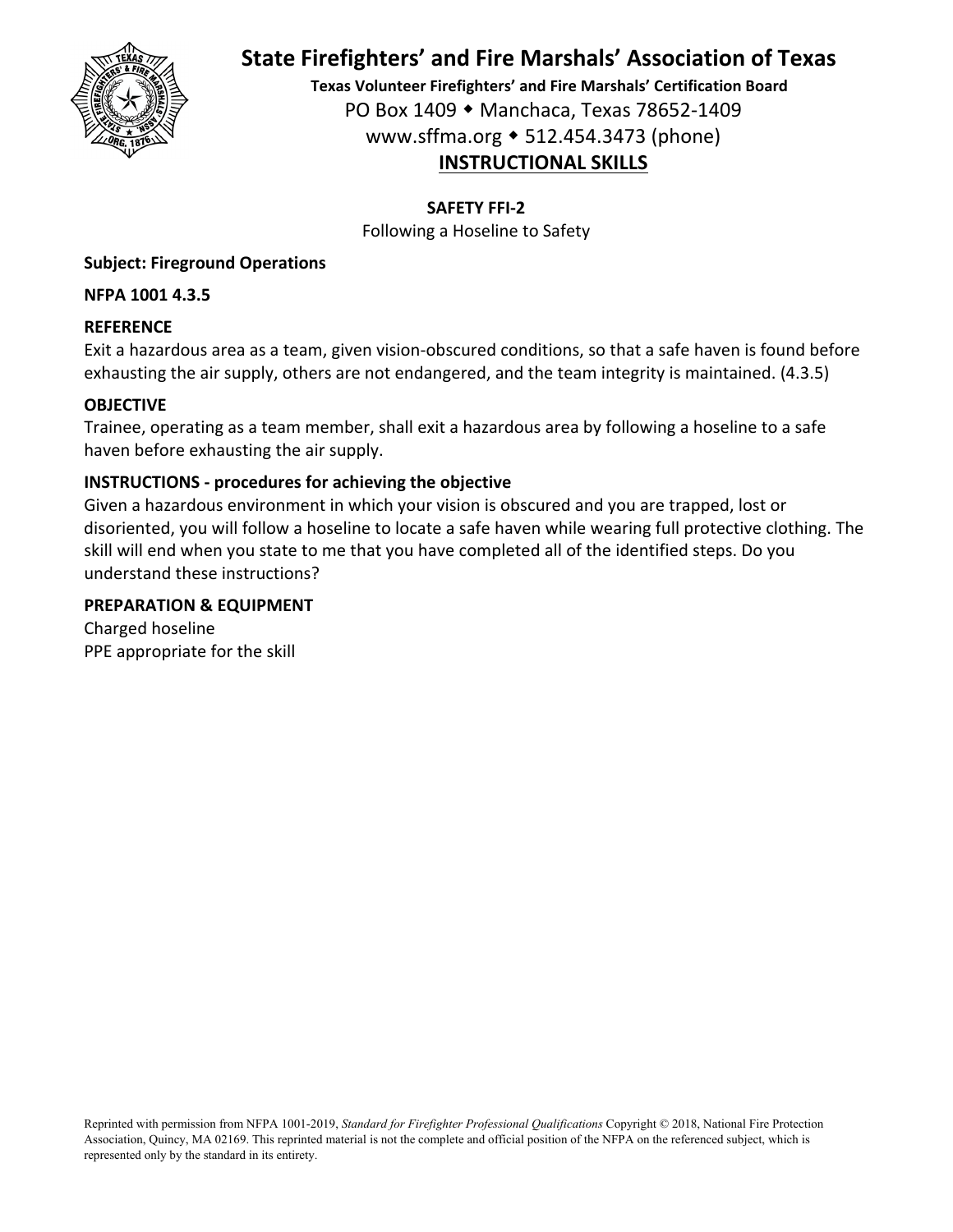

**Texas Volunteer Firefighters' and Fire Marshals' Certification Board**

PO Box 1409 ◆ Manchaca, Texas 78652-1409

www.sffma.org 512.454.3473 (phone)

## **INSTRUCTIONAL SKILLS**

#### **SAFETY FFI‐2**

Following a Hoseline to Safety

Trainee: \_\_\_\_\_\_\_\_\_\_\_\_\_\_\_\_\_\_\_\_\_\_\_\_\_\_\_\_\_\_\_\_\_\_\_\_\_\_\_\_\_\_\_\_\_\_\_\_\_\_\_\_\_\_\_

Department:  $\blacksquare$ 

|    | Trainee, operating as a team member, shall exit a hazardous area by following a hoseline to a safe haven<br>before exhausting the air supply. (4.3.5) |                 |             |               |  |  |
|----|-------------------------------------------------------------------------------------------------------------------------------------------------------|-----------------|-------------|---------------|--|--|
|    |                                                                                                                                                       | <b>POSSIBLE</b> |             |               |  |  |
|    |                                                                                                                                                       | <b>POINTS</b>   | <b>TEST</b> | <b>RETEST</b> |  |  |
| a. | Remains calm                                                                                                                                          |                 |             |               |  |  |
| b. | Locates hoseline                                                                                                                                      |                 |             |               |  |  |
| c. | Locates a coupling on the hoseline                                                                                                                    |                 |             |               |  |  |
| d. | Feels coupling to determine direction away from the fire                                                                                              |                 |             |               |  |  |
| e. | Locates a safe haven                                                                                                                                  |                 |             |               |  |  |
|    | Performs skill in a safe and proficient manner, per AHJ                                                                                               |                 |             |               |  |  |
|    | TOTAL POINTS:                                                                                                                                         | 6               |             |               |  |  |

\_\_\_\_\_\_\_\_\_\_\_\_\_\_\_\_\_\_\_\_\_\_\_\_\_\_\_\_\_\_\_\_\_\_\_\_\_\_\_\_\_\_\_\_\_\_\_\_\_\_\_\_\_\_\_\_\_\_\_\_\_\_\_\_\_\_\_\_\_\_\_\_\_\_\_\_\_\_\_\_\_\_\_\_

\_\_\_\_\_\_\_\_\_\_\_\_\_\_\_\_\_\_\_\_\_\_\_\_\_\_\_\_\_\_\_\_\_\_\_\_\_\_\_\_\_\_\_\_\_\_\_\_\_\_\_\_\_\_\_\_\_\_\_\_\_\_\_\_\_\_\_\_\_\_\_\_\_\_\_\_\_\_\_\_\_\_\_\_

\_\_\_\_\_\_\_\_\_\_\_\_\_\_\_\_\_\_\_\_\_\_\_\_\_\_\_\_\_\_\_\_\_\_\_\_\_\_\_\_\_\_\_\_\_\_\_\_\_\_\_\_\_\_\_\_\_\_\_\_\_\_\_\_\_\_\_\_\_\_\_\_\_\_\_\_\_\_\_\_\_\_\_\_

\_\_\_\_\_\_\_\_\_\_\_\_\_\_\_\_\_\_\_\_\_\_\_\_\_\_\_\_\_\_\_\_\_\_\_\_\_\_\_\_\_\_\_\_\_\_\_\_\_\_\_\_\_\_\_\_\_\_\_\_\_\_\_\_\_\_\_\_\_\_\_\_\_\_\_\_\_\_\_\_\_\_\_\_

**Points needed to pass: 4**

**Evaluator/Candidate Comments**: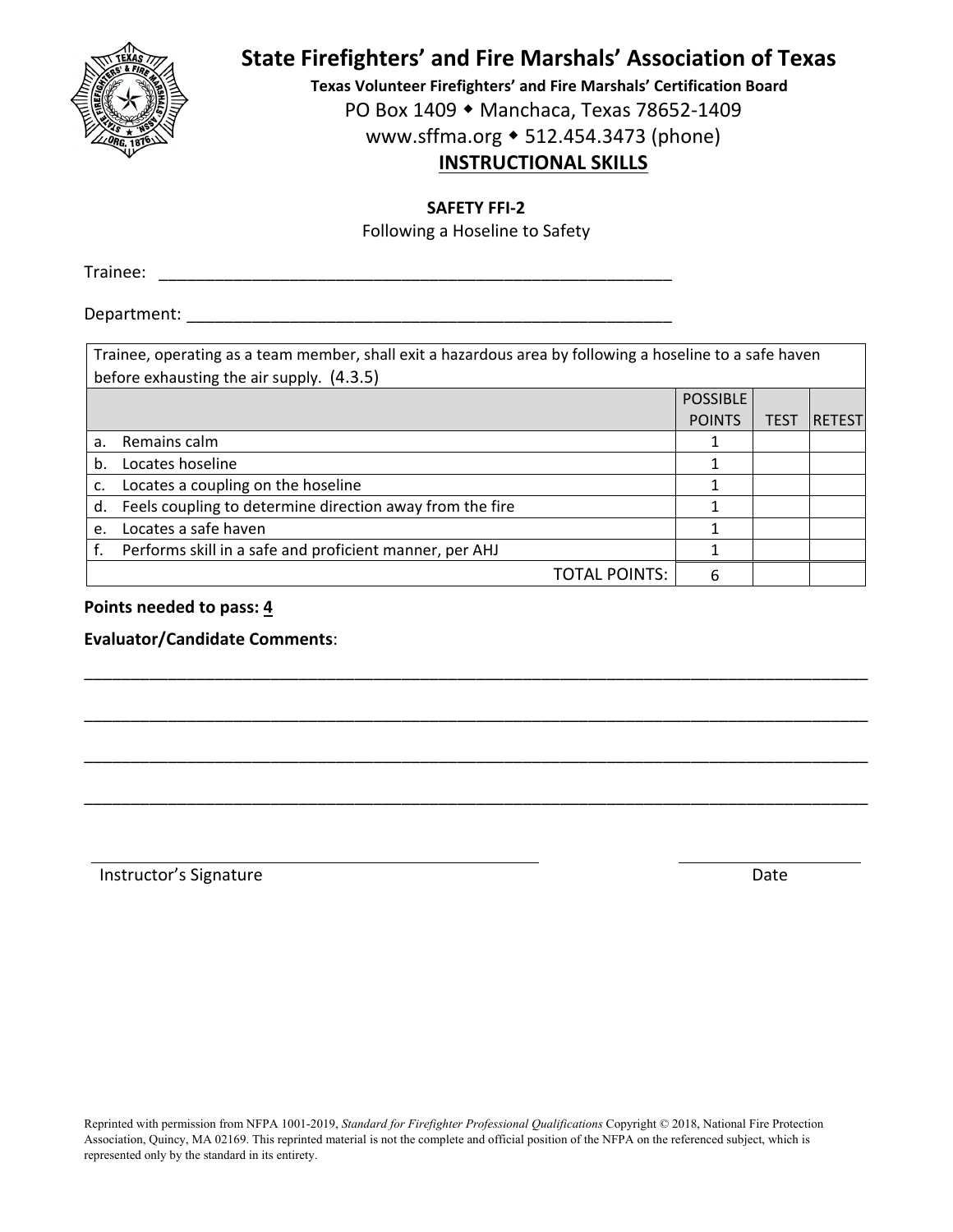

**Texas Volunteer Firefighters' and Fire Marshals' Certification Board** PO Box 1409 Manchaca, Texas 78652‐1409 www.sffma.org 512.454.3473 (phone) **INSTRUCTIONAL SKILLS**

**SAFETY FFI‐3**

Following a Wall to Safety

#### **Subject: Fireground Operations**

**NFPA 1001 4.3.5**

#### **REFERENCE**

Exit a hazardous area as a team, given vision‐obscured conditions, so that a safe haven is found before exhausting the air supply, others are not endangered, and the team integrity is maintained. (4.3.5)

#### **OBJECTIVE**

Trainee, operating as a team member, shall exit a hazardous area by following a wall to a safe haven before exhausting the air supply.

#### **INSTRUCTIONS ‐ procedures for achieving the objective**

Given a hazardous environment in which your vision is obscured and you are trapped, lost or disoriented, you will follow a wall to locate a safe haven while wearing full protective clothing. The skill will end when you state to me that you have completed all of the identified steps. Do you understand these instructions?

#### **PREPARATION & EQUIPMENT**

PPE appropriate for the skill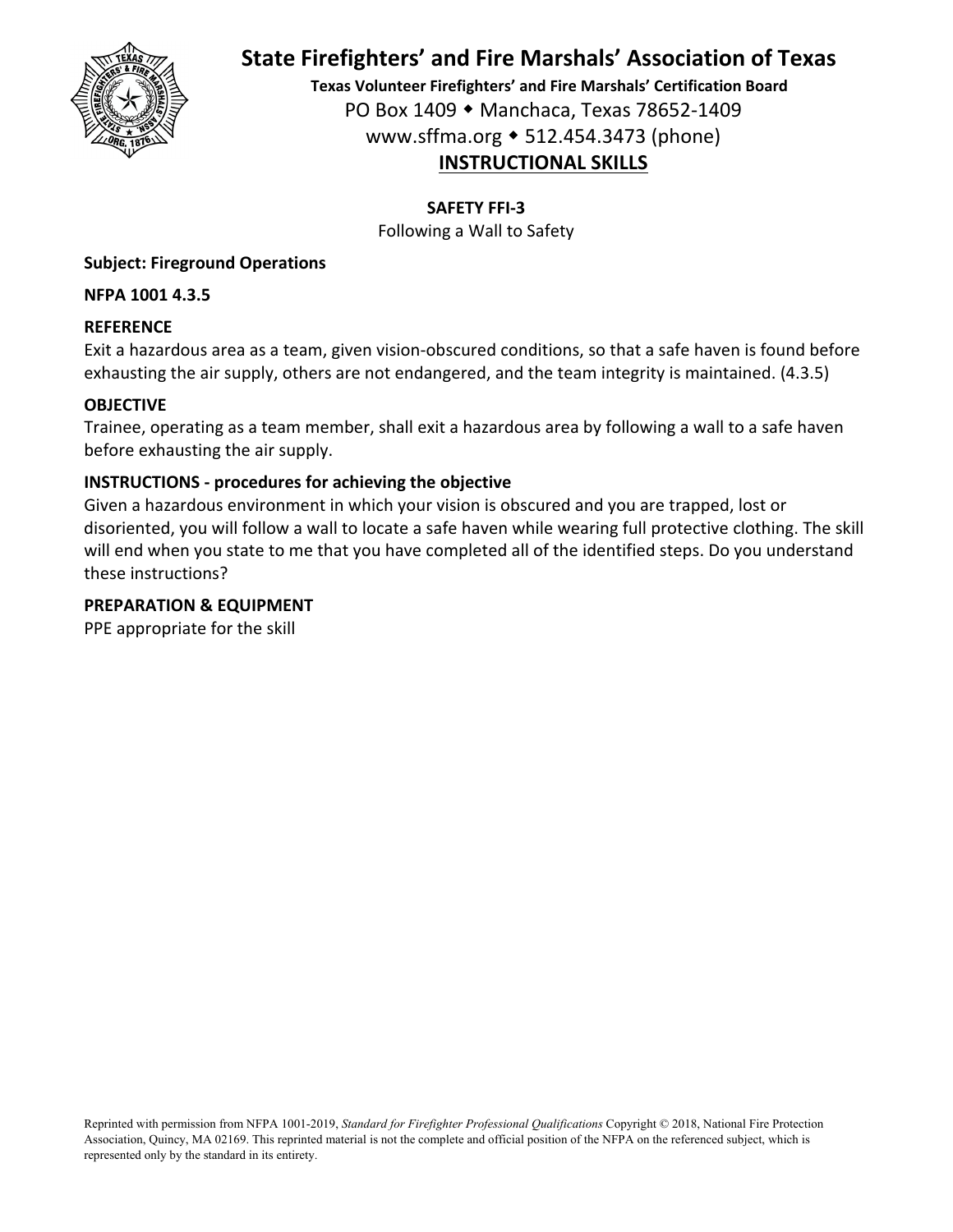

**Texas Volunteer Firefighters' and Fire Marshals' Certification Board**

PO Box 1409 ◆ Manchaca, Texas 78652-1409

www.sffma.org 512.454.3473 (phone)

## **INSTRUCTIONAL SKILLS**

**SAFETY FFI‐3**

Following a Wall to Safety

Trainee: \_\_\_\_\_\_\_\_\_\_\_\_\_\_\_\_\_\_\_\_\_\_\_\_\_\_\_\_\_\_\_\_\_\_\_\_\_\_\_\_\_\_\_\_\_\_\_\_\_\_\_\_\_\_\_

Department:  $\blacksquare$ 

|    | Trainee, operating as a team member, shall exit a hazardous area by following a wall to a safe haven before<br>exhausting the air supply. (4.3.5) |                 |             |                |  |  |
|----|---------------------------------------------------------------------------------------------------------------------------------------------------|-----------------|-------------|----------------|--|--|
|    |                                                                                                                                                   | <b>POSSIBLE</b> |             |                |  |  |
|    |                                                                                                                                                   | <b>POINTS</b>   | <b>TEST</b> | <b>RETESTI</b> |  |  |
| a. | Remains calm                                                                                                                                      |                 |             |                |  |  |
| b. | Locates wall                                                                                                                                      |                 |             |                |  |  |
| c. | Follows wall and makes all turns in same direction                                                                                                |                 |             |                |  |  |
| d. | Sweeps wall for opening (windows and doors)                                                                                                       |                 |             |                |  |  |
| e. | Locates a safe haven                                                                                                                              |                 |             |                |  |  |
|    | Performs skill in a safe and proficient manner, per AHJ                                                                                           |                 |             |                |  |  |
|    | <b>TOTAL POINTS:</b>                                                                                                                              | 6               |             |                |  |  |

\_\_\_\_\_\_\_\_\_\_\_\_\_\_\_\_\_\_\_\_\_\_\_\_\_\_\_\_\_\_\_\_\_\_\_\_\_\_\_\_\_\_\_\_\_\_\_\_\_\_\_\_\_\_\_\_\_\_\_\_\_\_\_\_\_\_\_\_\_\_\_\_\_\_\_\_\_\_\_\_\_\_\_\_

\_\_\_\_\_\_\_\_\_\_\_\_\_\_\_\_\_\_\_\_\_\_\_\_\_\_\_\_\_\_\_\_\_\_\_\_\_\_\_\_\_\_\_\_\_\_\_\_\_\_\_\_\_\_\_\_\_\_\_\_\_\_\_\_\_\_\_\_\_\_\_\_\_\_\_\_\_\_\_\_\_\_\_\_

\_\_\_\_\_\_\_\_\_\_\_\_\_\_\_\_\_\_\_\_\_\_\_\_\_\_\_\_\_\_\_\_\_\_\_\_\_\_\_\_\_\_\_\_\_\_\_\_\_\_\_\_\_\_\_\_\_\_\_\_\_\_\_\_\_\_\_\_\_\_\_\_\_\_\_\_\_\_\_\_\_\_\_\_

\_\_\_\_\_\_\_\_\_\_\_\_\_\_\_\_\_\_\_\_\_\_\_\_\_\_\_\_\_\_\_\_\_\_\_\_\_\_\_\_\_\_\_\_\_\_\_\_\_\_\_\_\_\_\_\_\_\_\_\_\_\_\_\_\_\_\_\_\_\_\_\_\_\_\_\_\_\_\_\_\_\_\_\_

**Points needed to pass: 4**

**Evaluator/Candidate Comments**: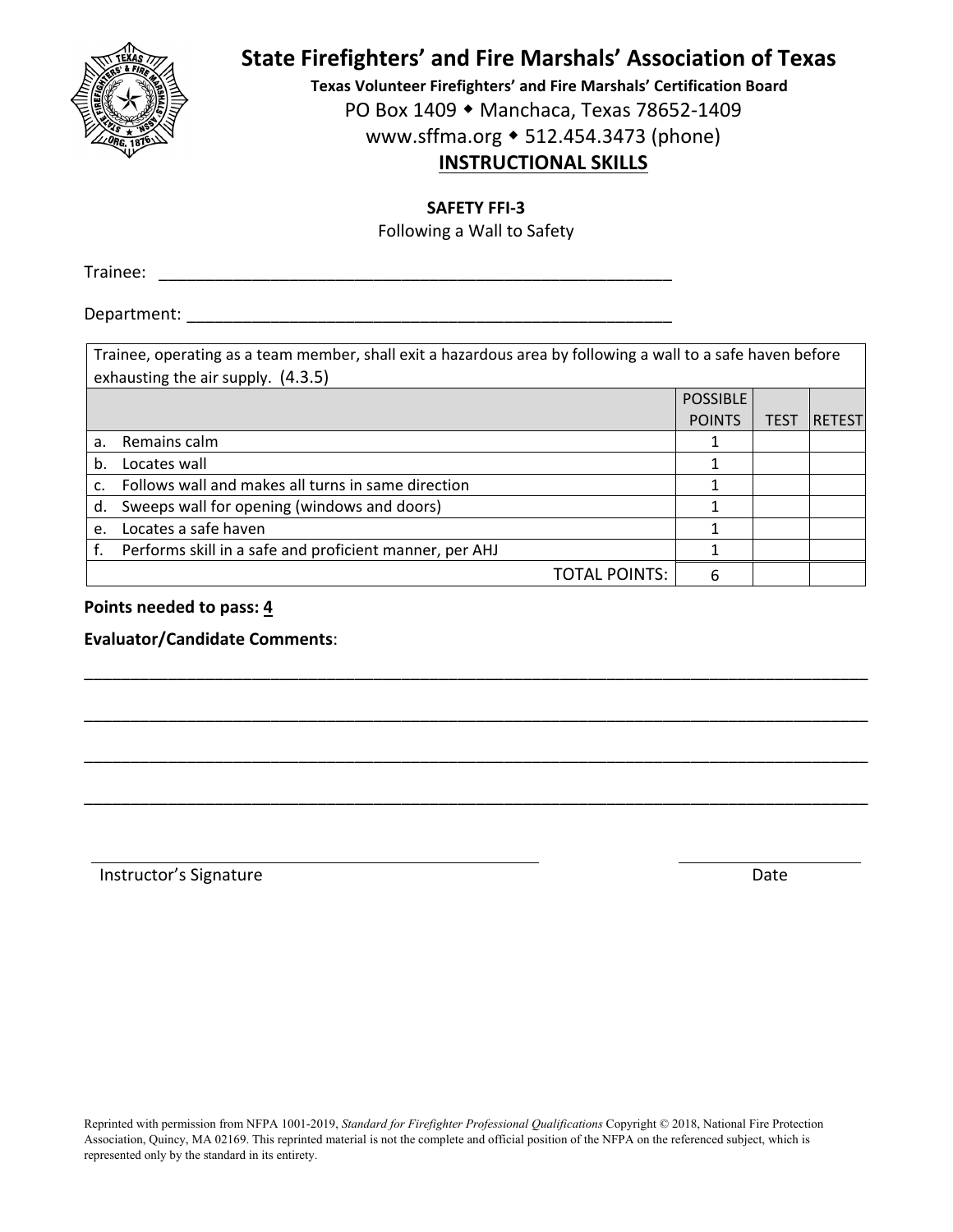

**Texas Volunteer Firefighters' and Fire Marshals' Certification Board** PO Box 1409 Manchaca, Texas 78652‐1409 www.sffma.org 512.454.3473 (phone) **INSTRUCTIONAL SKILLS**

**SAFETY FFI‐4**

Terminating Utility Service

#### **Subject: Fireground Operations**

**NFPA 1001 4.3.18**

#### **REFERENCE**

Turn off building utilities, given tools and an assignment, so that the assignment is safely completed. (4.3.18)

### **OBJECTIVE**

Trainee shall safely turn off building utilities including water, electricity, natural gas and propane.

#### **INSTRUCTIONS ‐ procedures for achieving the objective**

You will be given a choice of required tools. Utilizing these tools, demonstrate locating the proper shutoff locations and shut off the valves or control devices for gas, water, and electric service to a building. You will begin on my instruction to start. The skill will end when you state to me that you have completed all of the identified steps. Do you understand these instructions?

#### **PREPARATION & EQUIPMENT**

Building utility props Water meter key Gas meter key Spanner wrench Adjustable wrench PPE appropriate for the skill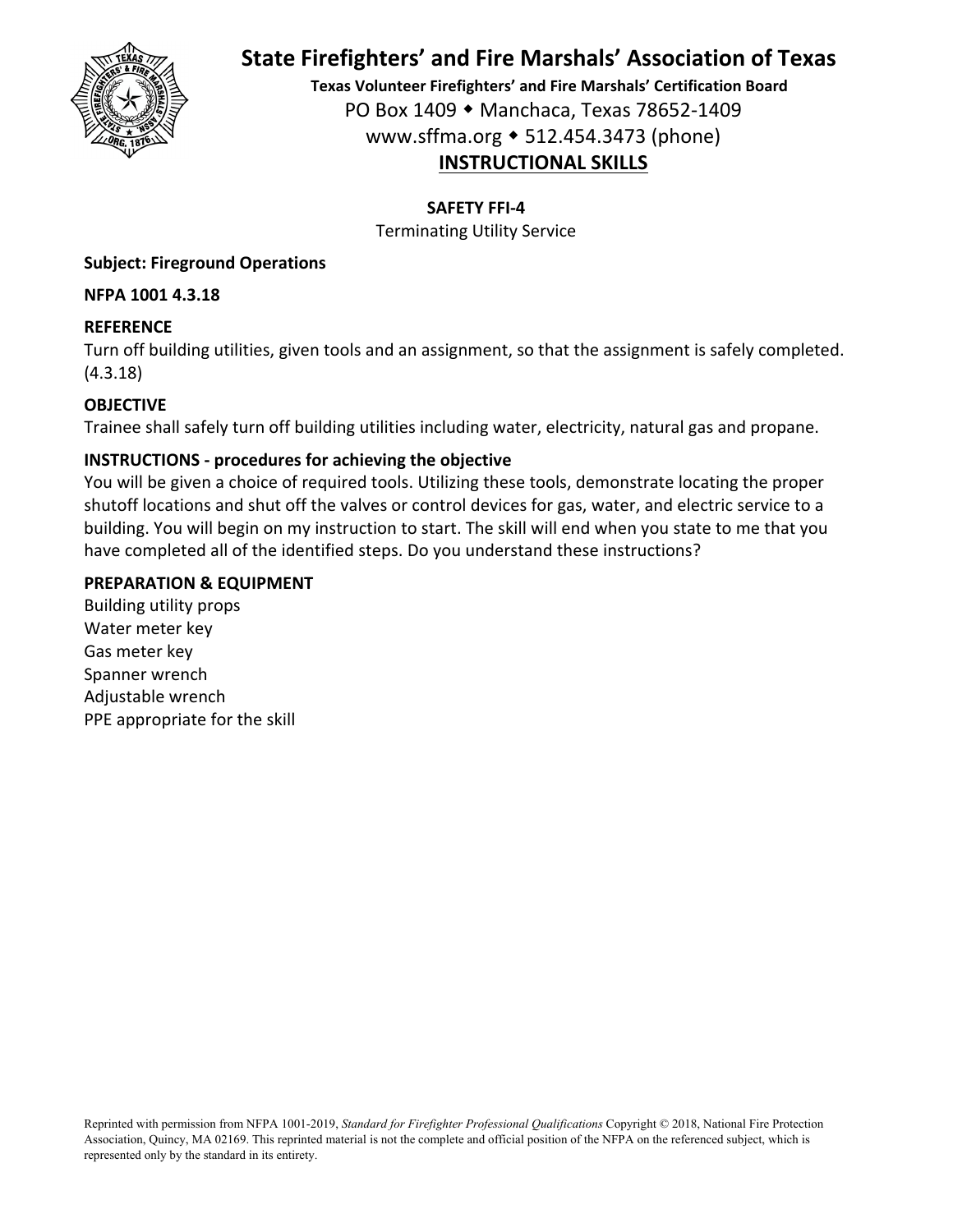

**Texas Volunteer Firefighters' and Fire Marshals' Certification Board**

PO Box 1409 ◆ Manchaca, Texas 78652-1409

www.sffma.org 512.454.3473 (phone)

## **INSTRUCTIONAL SKILLS**

#### **SAFETY FFI‐4**

Terminating Utility Service

Trainee: \_\_\_\_\_\_\_\_\_\_\_\_\_\_\_\_\_\_\_\_\_\_\_\_\_\_\_\_\_\_\_\_\_\_\_\_\_\_\_\_\_\_\_\_\_\_\_\_\_\_\_\_\_\_\_

Department:  $\blacksquare$ 

|       | Trainee shall safely turn off building utilities including water, electricity, natural gas and propane. (4.3.18) |                 |             |               |  |
|-------|------------------------------------------------------------------------------------------------------------------|-----------------|-------------|---------------|--|
| Water |                                                                                                                  | <b>POSSIBLE</b> |             |               |  |
|       |                                                                                                                  | <b>POINTS</b>   | <b>TEST</b> | <b>RETEST</b> |  |
| a.    | Chooses the correct tool(s)                                                                                      |                 |             |               |  |
| b.    | Completely turns off the water meter using required safety equipment                                             |                 |             |               |  |
|       | Confirms that the valve is shut off                                                                              |                 |             |               |  |
| d.    | Performs the skill in a safe and proficient manner                                                               |                 |             |               |  |
|       | <b>TOTAL POINTS:</b>                                                                                             |                 |             |               |  |

#### **Points needed to pass: 3**

|    | Electricity                                                                       |               |             |               |
|----|-----------------------------------------------------------------------------------|---------------|-------------|---------------|
|    |                                                                                   | <b>POINTS</b> | <b>TEST</b> | <b>RETEST</b> |
| a. | Indicates that power should be disconnected by a utility company                  |               |             |               |
| b. | Shuts off main breakers using required safety equipment                           |               |             |               |
|    | States that meter should not be pulled                                            |               |             |               |
| d. | States that utilities should not be restored by the fire department; uses utility |               |             |               |
|    | company                                                                           |               |             |               |
|    | e. Performs the skill in a safe and proficient manner                             |               |             |               |
|    | <b>TOTAL POINTS:</b>                                                              |               |             |               |

#### **Points needed to pass: 4**

| <b>Gas meter</b>                                                      |               |      |                |
|-----------------------------------------------------------------------|---------------|------|----------------|
|                                                                       | <b>POINTS</b> | TEST | <b>IRETEST</b> |
| a. States that if gas is burning, the fire should not be extinguished |               |      |                |
| b. Chooses correct tool(s)                                            |               |      |                |
| c. Completely turns off meter using required safety equipment         |               |      |                |
| d. Confirms that valve is shut off                                    |               |      |                |
| e. Performs the skill in a safe and proficient manner                 |               |      |                |
| <b>TOTAL POINTS:</b>                                                  |               |      |                |

#### **Points needed to pass: 4**

Reprinted with permission from NFPA 1001-2019, *Standard for Firefighter Professional Qualifications* Copyright © 2018, National Fire Protection Association, Quincy, MA 02169. This reprinted material is not the complete and official position of the NFPA on the referenced subject, which is represented only by the standard in its entirety.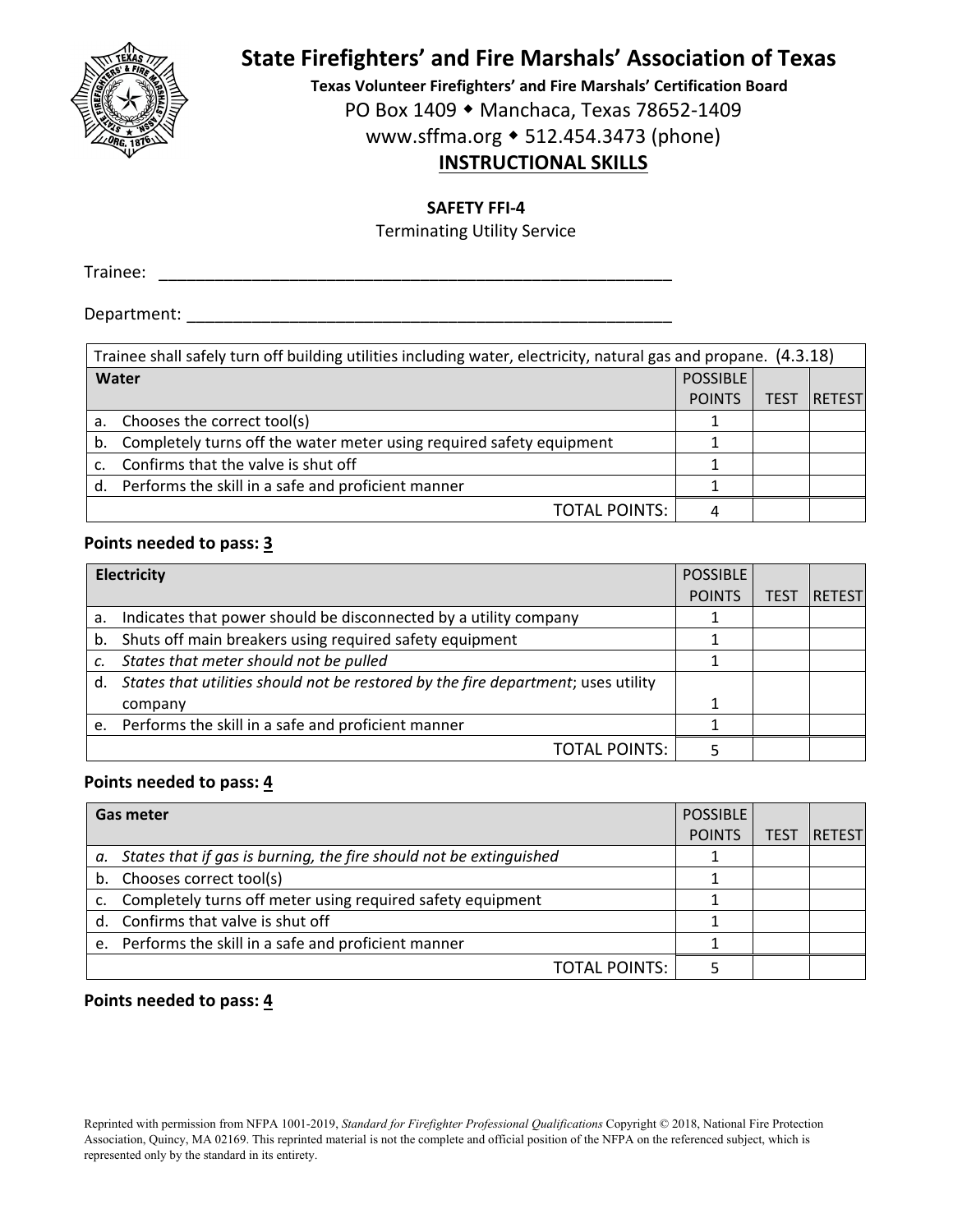

**Texas Volunteer Firefighters' and Fire Marshals' Certification Board** PO Box 1409 ◆ Manchaca, Texas 78652-1409 www.sffma.org 512.454.3473 (phone) **INSTRUCTIONAL SKILLS**

| Trainee shall safely turn off building utilities including water, electricity, natural gas and propane. (4.3.18) |                 |      |         |  |  |
|------------------------------------------------------------------------------------------------------------------|-----------------|------|---------|--|--|
| <b>Propane Tank</b>                                                                                              | <b>POSSIBLE</b> |      |         |  |  |
|                                                                                                                  | <b>POINTS</b>   | TEST | IRETEST |  |  |
| a. States that if gas is burning, the fire should not be extinguished                                            |                 |      |         |  |  |
| b. States that a handline should be advanced to center of tank around valve area                                 |                 |      |         |  |  |
| if exposed to fire                                                                                               |                 |      |         |  |  |
| c. Completely turns off valve using required safety equipment                                                    |                 |      |         |  |  |
| d. Performs the skill in a safe and proficient manner                                                            |                 |      |         |  |  |
| <b>TOTAL POINTS:</b>                                                                                             |                 |      |         |  |  |

\_\_\_\_\_\_\_\_\_\_\_\_\_\_\_\_\_\_\_\_\_\_\_\_\_\_\_\_\_\_\_\_\_\_\_\_\_\_\_\_\_\_\_\_\_\_\_\_\_\_\_\_\_\_\_\_\_\_\_\_\_\_\_\_\_\_\_\_\_\_\_\_\_\_\_\_\_\_\_\_\_\_\_\_

\_\_\_\_\_\_\_\_\_\_\_\_\_\_\_\_\_\_\_\_\_\_\_\_\_\_\_\_\_\_\_\_\_\_\_\_\_\_\_\_\_\_\_\_\_\_\_\_\_\_\_\_\_\_\_\_\_\_\_\_\_\_\_\_\_\_\_\_\_\_\_\_\_\_\_\_\_\_\_\_\_\_\_\_

\_\_\_\_\_\_\_\_\_\_\_\_\_\_\_\_\_\_\_\_\_\_\_\_\_\_\_\_\_\_\_\_\_\_\_\_\_\_\_\_\_\_\_\_\_\_\_\_\_\_\_\_\_\_\_\_\_\_\_\_\_\_\_\_\_\_\_\_\_\_\_\_\_\_\_\_\_\_\_\_\_\_\_\_

\_\_\_\_\_\_\_\_\_\_\_\_\_\_\_\_\_\_\_\_\_\_\_\_\_\_\_\_\_\_\_\_\_\_\_\_\_\_\_\_\_\_\_\_\_\_\_\_\_\_\_\_\_\_\_\_\_\_\_\_\_\_\_\_\_\_\_\_\_\_\_\_\_\_\_\_\_\_\_\_\_\_\_\_

#### **Points needed to pass: 3**

#### **Evaluator/Candidate Comments**: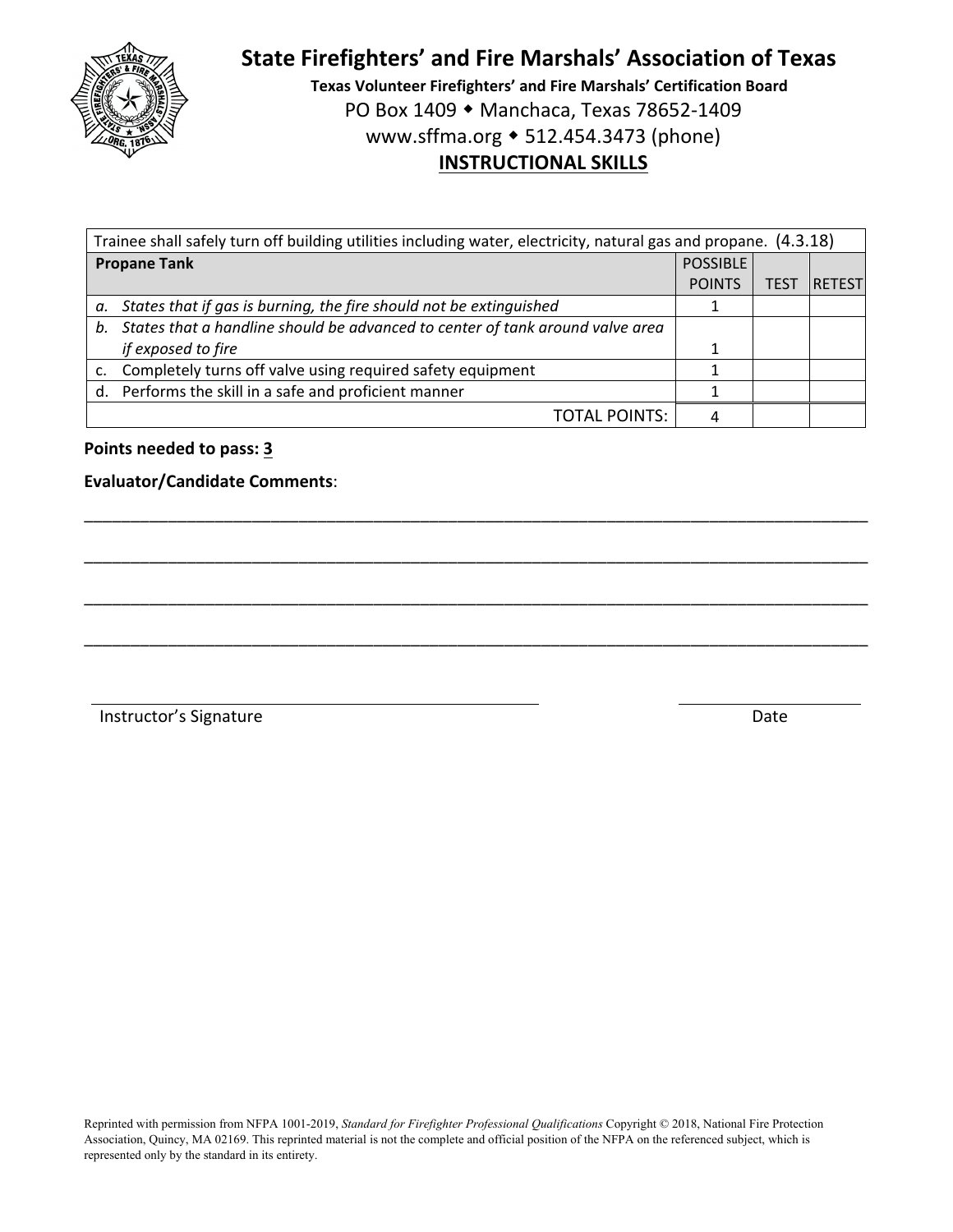

**Texas Volunteer Firefighters' and Fire Marshals' Certification Board** PO Box 1409 Manchaca, Texas 78652‐1409 www.sffma.org 512.454.3473 (phone) **INSTRUCTIONAL SKILLS**

#### **SAFETY FFI‐5**

Set Up Emergency Lighting for Fire Ground Operation

### **Subject: Fireground Operations**

#### **NFPA 1001 4.3.17**

#### **REFERENCE**

Illuminate the emergency scene, given fire service electrical equipment and an assignment, so that designated areas are illuminated and all equipment is operated within the manufacturer's listed safety precautions. (4.3.17)

#### **OBJECTIVE**

Trainee shall set up emergency lighting to illuminate the emergency scene.

#### **INSTRUCTIONS ‐ procedures for achieving the objective**

Given a portable power or mounted power plant with lights, cords, and connectors, you shall set up and operate lighting equipment to illuminate a simulated fireground. You will identify and verbally describe the safety procedures to be observed when using fire service lighting equipment. You will identify at least three potential safety hazards when working with electricity on the fireground. You will begin on my instruction to start. The skill will end when you state to me that you have completed all the identified steps. Do you understand these instructions?

#### **PREPARATION & EQUIPMENT**

Portable or mounted power supply Lights Electrical cords **Connectors** Ground‐fault interrupter (GFI) PPE appropriate for the skill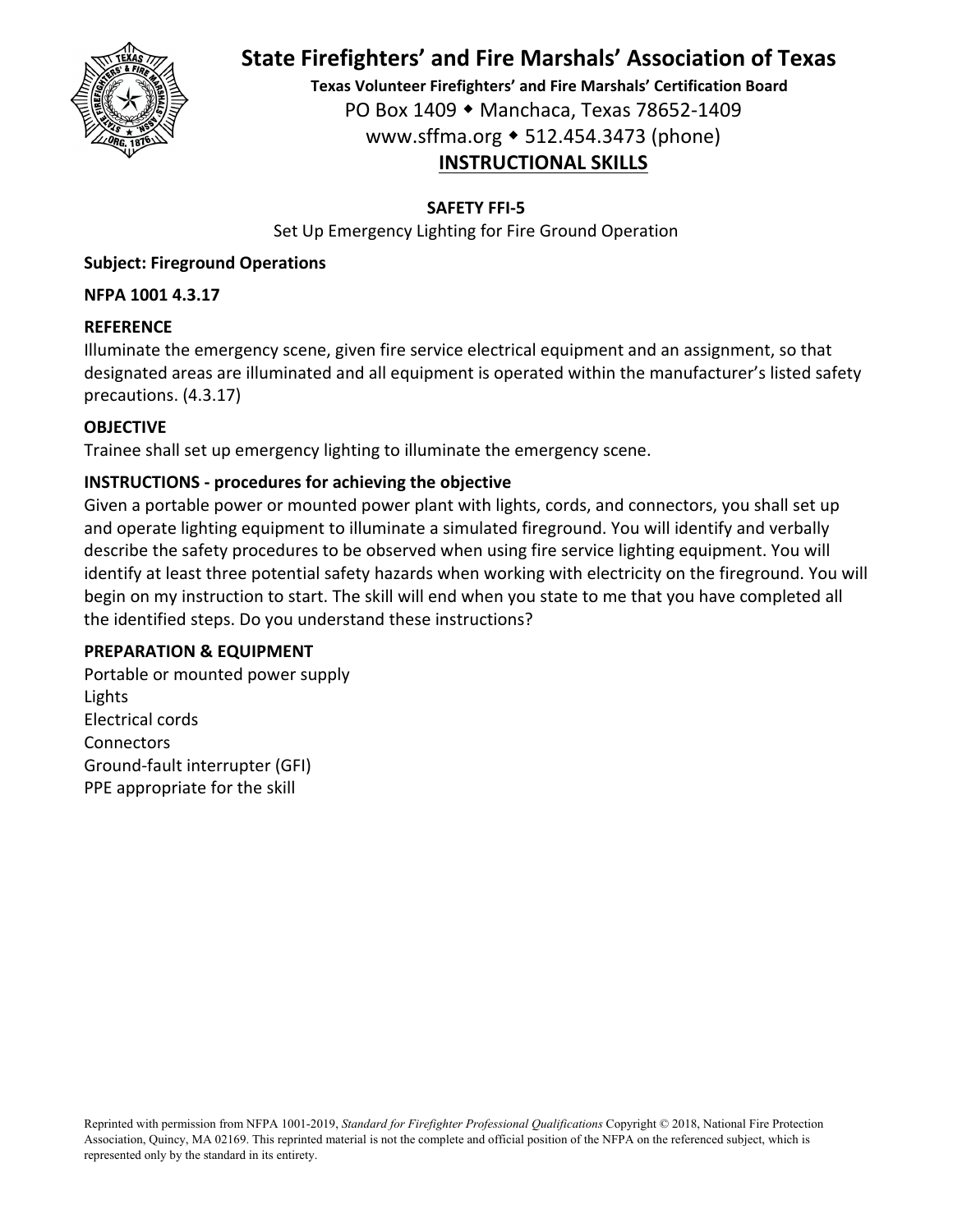

**Texas Volunteer Firefighters' and Fire Marshals' Certification Board** PO Box 1409 ◆ Manchaca, Texas 78652-1409 www.sffma.org 512.454.3473 (phone)

## **INSTRUCTIONAL SKILLS**

**SAFETY FFI‐5**

Set Up Emergency Lighting for Fire Ground Operation

Trainee: \_\_\_\_\_\_\_\_\_\_\_\_\_\_\_\_\_\_\_\_\_\_\_\_\_\_\_\_\_\_\_\_\_\_\_\_\_\_\_\_\_\_\_\_\_\_\_\_\_\_\_\_\_\_\_

Department:  $\blacksquare$ 

|    | Trainee shall set up emergency lighting to illuminate the emergency scene. (4.3.17) |                 |             |                |  |  |
|----|-------------------------------------------------------------------------------------|-----------------|-------------|----------------|--|--|
|    |                                                                                     | <b>POSSIBLE</b> |             |                |  |  |
|    |                                                                                     | <b>POINTS</b>   | <b>TES1</b> | <b>RETESTI</b> |  |  |
| a. | Inspects equipment for damage                                                       | 1               |             |                |  |  |
| b. | Operates department power supply and lighting equipment                             |                 |             |                |  |  |
|    | Deploys cords and connectors                                                        |                 |             |                |  |  |
| d. | Identifies three possible hazards when setting up equipment                         |                 |             |                |  |  |
| e. | Resets ground-fault interrupter devices                                             |                 |             |                |  |  |
|    | Locates lights for best effect                                                      | 1               |             |                |  |  |
| g. | Performs skill in a safe and proficient manner                                      |                 |             |                |  |  |
|    | <b>TOTAL POINTS:</b>                                                                |                 |             |                |  |  |

\_\_\_\_\_\_\_\_\_\_\_\_\_\_\_\_\_\_\_\_\_\_\_\_\_\_\_\_\_\_\_\_\_\_\_\_\_\_\_\_\_\_\_\_\_\_\_\_\_\_\_\_\_\_\_\_\_\_\_\_\_\_\_\_\_\_\_\_\_\_\_\_\_\_\_\_\_\_\_\_\_\_\_\_

\_\_\_\_\_\_\_\_\_\_\_\_\_\_\_\_\_\_\_\_\_\_\_\_\_\_\_\_\_\_\_\_\_\_\_\_\_\_\_\_\_\_\_\_\_\_\_\_\_\_\_\_\_\_\_\_\_\_\_\_\_\_\_\_\_\_\_\_\_\_\_\_\_\_\_\_\_\_\_\_\_\_\_\_

\_\_\_\_\_\_\_\_\_\_\_\_\_\_\_\_\_\_\_\_\_\_\_\_\_\_\_\_\_\_\_\_\_\_\_\_\_\_\_\_\_\_\_\_\_\_\_\_\_\_\_\_\_\_\_\_\_\_\_\_\_\_\_\_\_\_\_\_\_\_\_\_\_\_\_\_\_\_\_\_\_\_\_\_

\_\_\_\_\_\_\_\_\_\_\_\_\_\_\_\_\_\_\_\_\_\_\_\_\_\_\_\_\_\_\_\_\_\_\_\_\_\_\_\_\_\_\_\_\_\_\_\_\_\_\_\_\_\_\_\_\_\_\_\_\_\_\_\_\_\_\_\_\_\_\_\_\_\_\_\_\_\_\_\_\_\_\_\_

### **Points needed to pass: 5**

**Evaluator/Candidate Comments**: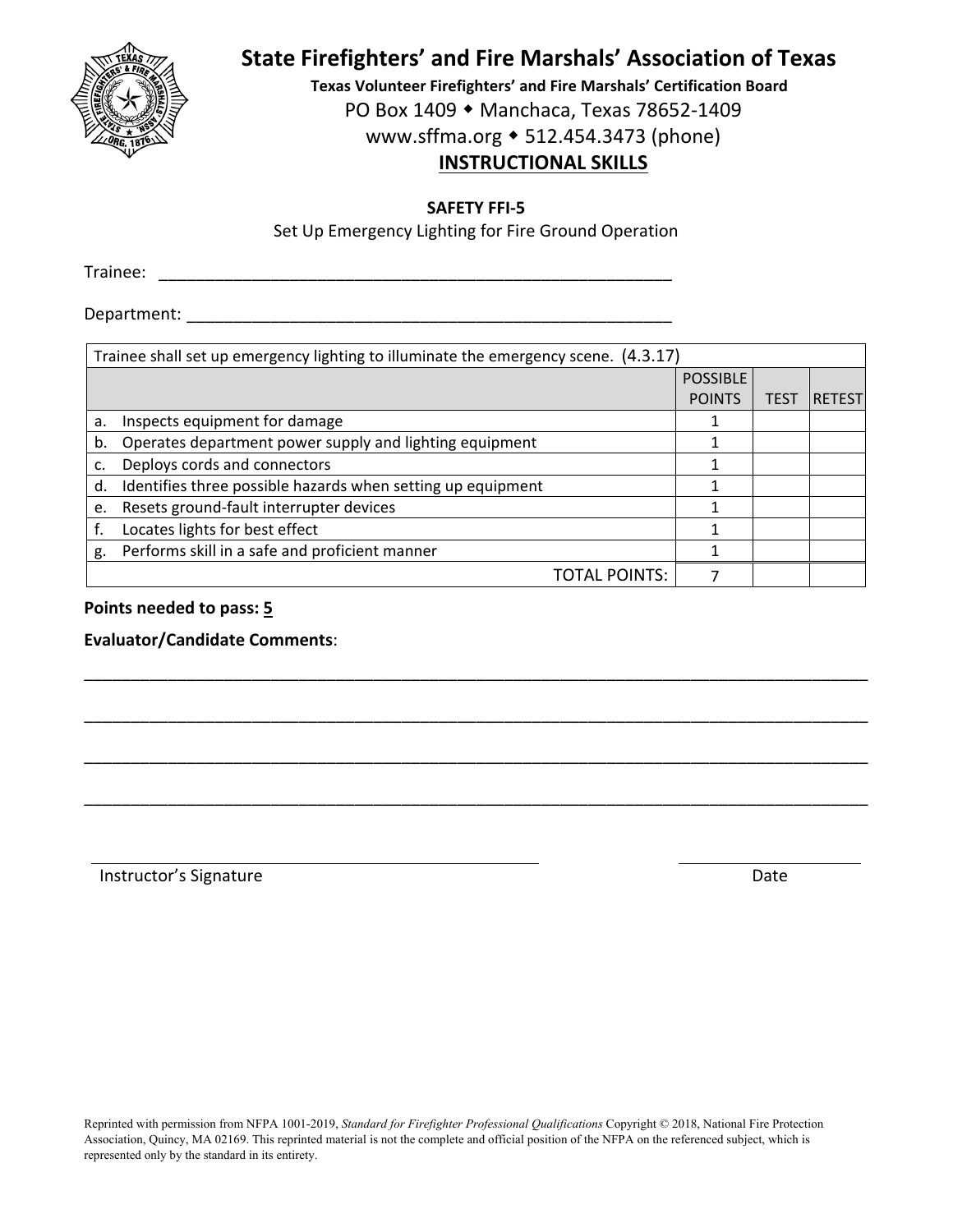

**Texas Volunteer Firefighters' and Fire Marshals' Certification Board** PO Box 1409 Manchaca, Texas 78652‐1409 www.sffma.org 512.454.3473 (phone) **INSTRUCTIONAL SKILLS**

#### **SAFETY FFI‐6**

Use of Safety Equipment While Riding on Fire Apparatus

### **Subject: Fireground Operations**

#### **NFPA 1001 4.3.2**

#### **REFERENCE**

Respond on apparatus to an emergency scene, given personal protective clothing and other necessary personal protective equipment, so that the apparatus is correctly mounted and dismounted, seat belts are used while the vehicle is in motion, and other personal protective equipment is correctly used. (4.3.2)

#### **OBJECTIVE**

Trainee shall properly use safety equipment while responding on apparatus to an emergency scene.

#### **INSTRUCTIONS ‐ procedures for achieving the objective**

You shall don personal protective equipment, mount the apparatus and properly use all safety devices as required by the procedures or rules according to AHJ. You will begin on my instruction to start. The skill will end when you state to me that you have completed all the identified steps. Do you understand these instructions?

#### **PREPARATION & EQUIPMENT**

Firefighter protective clothing Fire apparatus Hearing protection Seat mounted SCBA (if applicable, according to AHJ) PPE appropriate for the skill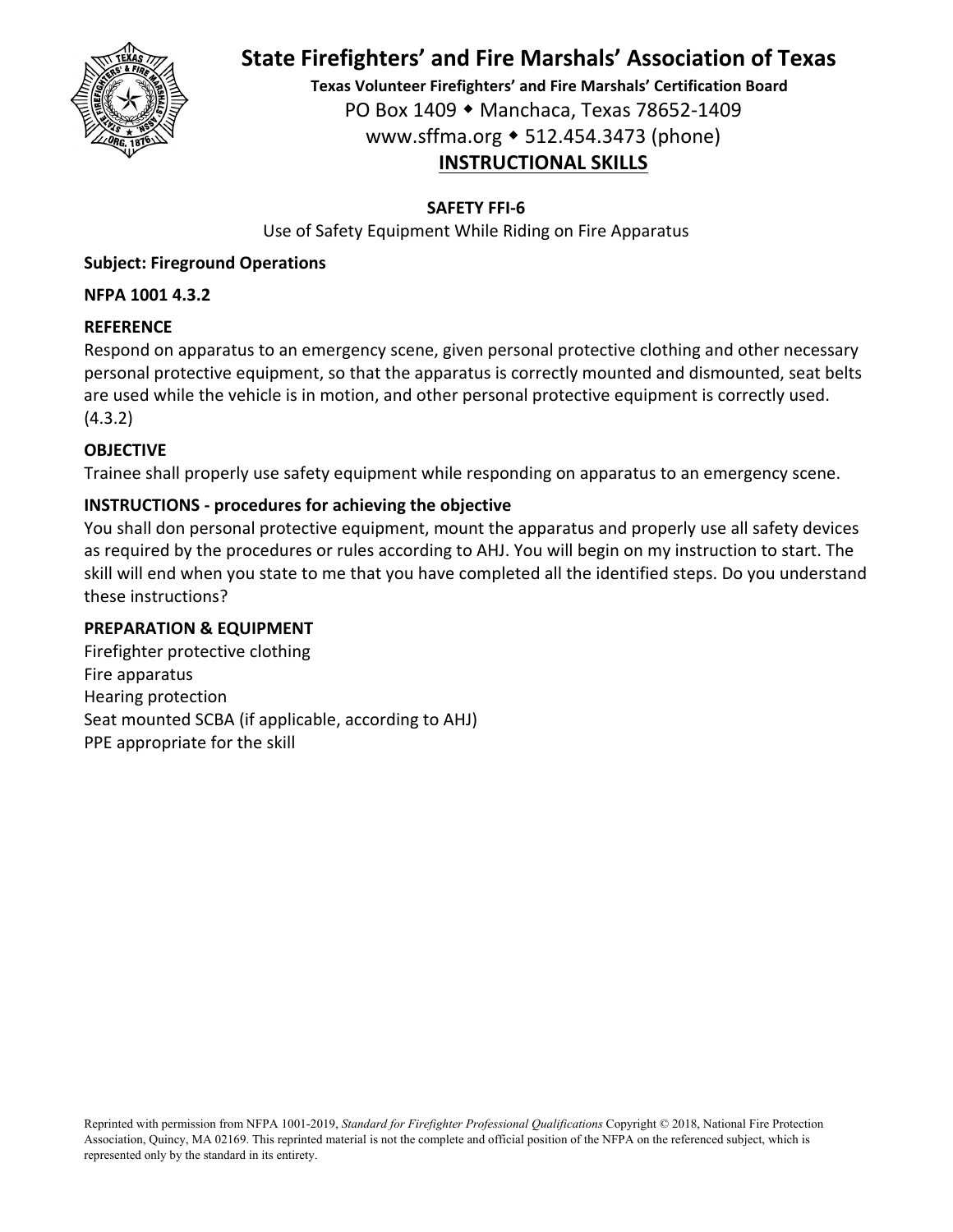

**Texas Volunteer Firefighters' and Fire Marshals' Certification Board** PO Box 1409 ◆ Manchaca, Texas 78652-1409 www.sffma.org 512.454.3473 (phone)

## **INSTRUCTIONAL SKILLS**

#### **SAFETY FFI‐6**

Use of Safety Equipment While Riding on Fire Apparatus

Trainee: \_\_\_\_\_\_\_\_\_\_\_\_\_\_\_\_\_\_\_\_\_\_\_\_\_\_\_\_\_\_\_\_\_\_\_\_\_\_\_\_\_\_\_\_\_\_\_\_\_\_\_\_\_\_\_

Department:  $\blacksquare$ 

|    | Trainee shall properly use safety equipment while responding on apparatus to an emergency scene. (4.3.2) |                 |                  |                |  |  |
|----|----------------------------------------------------------------------------------------------------------|-----------------|------------------|----------------|--|--|
|    |                                                                                                          | <b>POSSIBLE</b> |                  |                |  |  |
|    |                                                                                                          | <b>POINTS</b>   | TES <sup>-</sup> | <b>RETESTI</b> |  |  |
| a. | Dons personal protective equipment*                                                                      | 1               |                  |                |  |  |
| b. | Uses proper safety devices when mounting apparatus                                                       |                 |                  |                |  |  |
|    | Is properly seated with seat belt fastened                                                               |                 |                  |                |  |  |
| d. | Secures all safety bars, door, and/or chains                                                             |                 |                  |                |  |  |
| e. | Wears hearing protection                                                                                 |                 |                  |                |  |  |
|    | Uses proper safety devices when dismounting apparatus                                                    |                 |                  |                |  |  |
| g. | Performs the skill in a safe and proficient manner                                                       |                 |                  |                |  |  |
|    | <b>TOTAL POINTS:</b>                                                                                     |                 |                  |                |  |  |

\_\_\_\_\_\_\_\_\_\_\_\_\_\_\_\_\_\_\_\_\_\_\_\_\_\_\_\_\_\_\_\_\_\_\_\_\_\_\_\_\_\_\_\_\_\_\_\_\_\_\_\_\_\_\_\_\_\_\_\_\_\_\_\_\_\_\_\_\_\_\_\_\_\_\_\_\_\_\_\_\_\_\_\_

\_\_\_\_\_\_\_\_\_\_\_\_\_\_\_\_\_\_\_\_\_\_\_\_\_\_\_\_\_\_\_\_\_\_\_\_\_\_\_\_\_\_\_\_\_\_\_\_\_\_\_\_\_\_\_\_\_\_\_\_\_\_\_\_\_\_\_\_\_\_\_\_\_\_\_\_\_\_\_\_\_\_\_\_

\_\_\_\_\_\_\_\_\_\_\_\_\_\_\_\_\_\_\_\_\_\_\_\_\_\_\_\_\_\_\_\_\_\_\_\_\_\_\_\_\_\_\_\_\_\_\_\_\_\_\_\_\_\_\_\_\_\_\_\_\_\_\_\_\_\_\_\_\_\_\_\_\_\_\_\_\_\_\_\_\_\_\_\_

\_\_\_\_\_\_\_\_\_\_\_\_\_\_\_\_\_\_\_\_\_\_\_\_\_\_\_\_\_\_\_\_\_\_\_\_\_\_\_\_\_\_\_\_\_\_\_\_\_\_\_\_\_\_\_\_\_\_\_\_\_\_\_\_\_\_\_\_\_\_\_\_\_\_\_\_\_\_\_\_\_\_\_\_

\*May include donning SCBA using seat mounted method, if applicable, according to AHJ.

#### **Points needed to pass: 5**

**U = Unsatisfactorily performed/failed to meet objective or grading step**

#### **Evaluator/Candidate Comments**: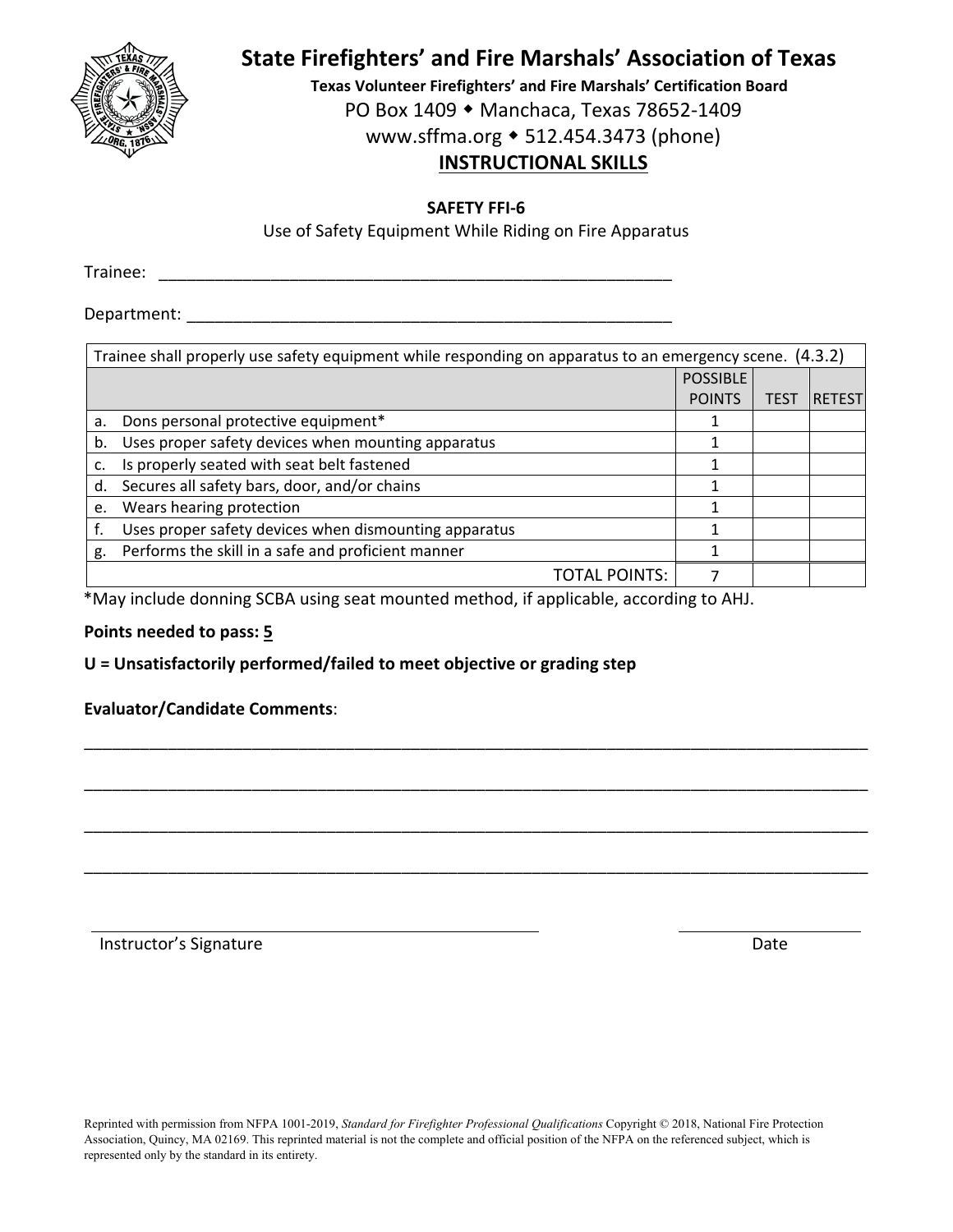

**Texas Volunteer Firefighters' and Fire Marshals' Certification Board** PO Box 1409 Manchaca, Texas 78652‐1409 www.sffma.org 512.454.3473 (phone) **INSTRUCTIONAL SKILLS**

**SAFETY FFI‐7**

Safely Working in Protected Areas

## **Subject: Fireground Operations**

## **NFPA 1001 4.3.3**

## **REFERENCE**

Establish and operate in work areas at emergency scenes, given protective equipment, traffic and scene control devices, structure fire and roadway emergency scenes, traffic hazards and downed electrical wires, and assignment, and SOPs, so that procedures are followed, protective equipment is worn, protected work areas are established as directed using traffic and scene control devices, and the firefighter performs assigned tasks only in established, protected work areas. (4.3.3)

## **OBJECTIVE**

Trainee shall safely dismount an apparatus, then establish and work in a protected area.

## **INSTRUCTIONS ‐ procedures for achieving the objective**

Given a fire apparatus, dismount and remove equipment from the compartments of the apparatus at a simulated emergency scene. You will establish a protected work area per AHJ. You will verbally describe and follow all safety procedures. You will begin on my instruction to start. The skill will end when you state to me that you have completed all the identified steps. Do you understand these instructions?

## **PREPARATION & EQUIPMENT**

Fire apparatus Traffic and scene control devices Miscellaneous tools and equipment PPE appropriate for the skill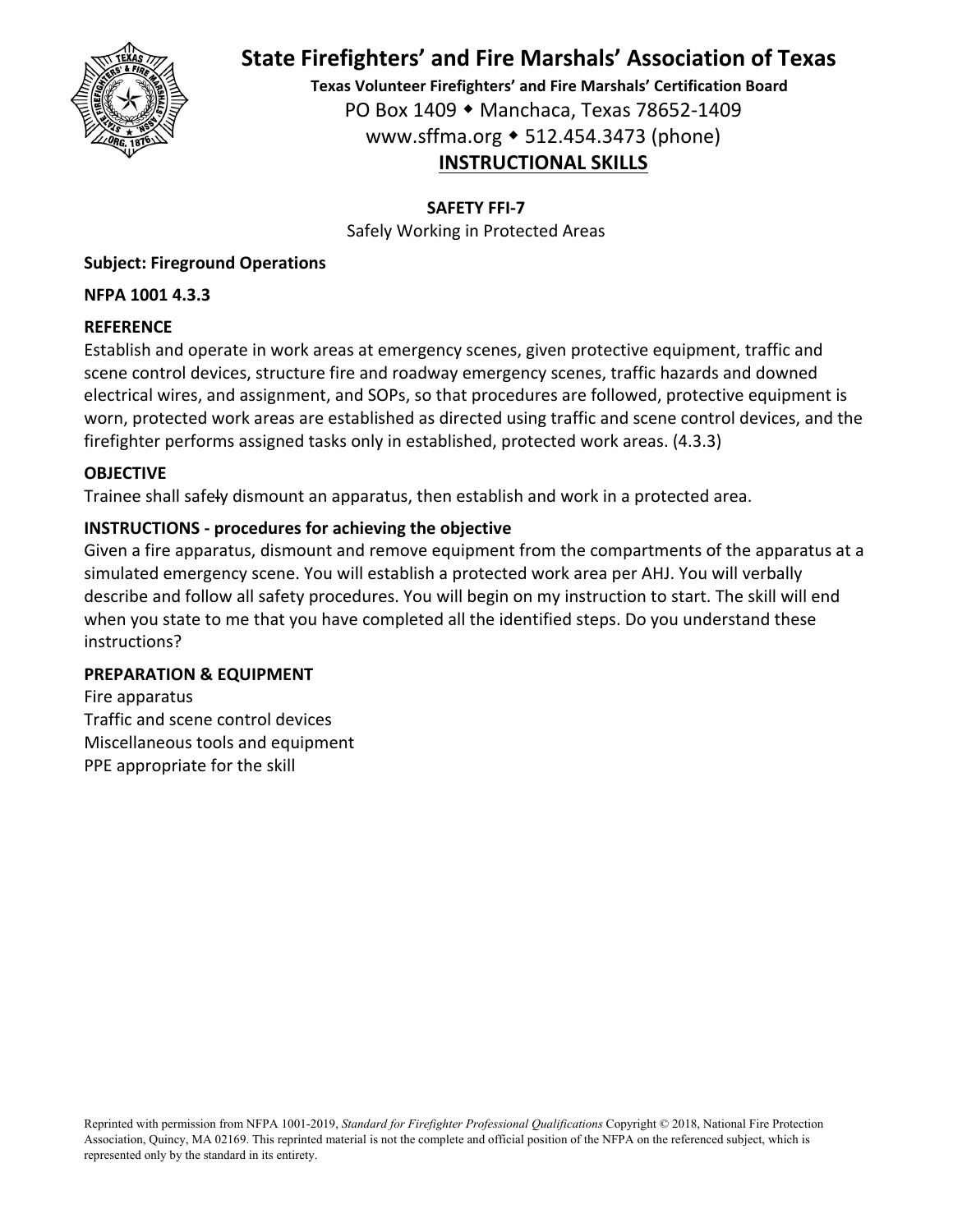

**Texas Volunteer Firefighters' and Fire Marshals' Certification Board** PO Box 1409 ◆ Manchaca, Texas 78652-1409 www.sffma.org 512.454.3473 (phone)

## **INSTRUCTIONAL SKILLS**

**SAFETY FFI‐7**

Safely Working in Protected Areas

Trainee: \_\_\_\_\_\_\_\_\_\_\_\_\_\_\_\_\_\_\_\_\_\_\_\_\_\_\_\_\_\_\_\_\_\_\_\_\_\_\_\_\_\_\_\_\_\_\_\_\_\_\_\_\_\_\_

Department:  $\blacksquare$ 

|                 | Trainee shall safety dismount an apparatus, then establish and work in a protected area. (4.3.3) |               |             |          |  |  |
|-----------------|--------------------------------------------------------------------------------------------------|---------------|-------------|----------|--|--|
| <b>POSSIBLE</b> |                                                                                                  |               |             |          |  |  |
|                 |                                                                                                  | <b>POINTS</b> | <b>TEST</b> | 'RETESTI |  |  |
| a.              | Uses personal protective equipment                                                               |               |             |          |  |  |
| b.              | Dismounts apparatus                                                                              |               |             |          |  |  |
|                 | Deploys traffic and scene control devices per AHJ                                                |               |             |          |  |  |
| d.              | Operates in the protected work areas per AHJ                                                     |               |             |          |  |  |
| e.              | Removes traffic and scene control devices per AHJ                                                |               |             |          |  |  |
|                 | Performs the skill in a safe and proficient manner                                               |               |             |          |  |  |
|                 | TOTAL POINTS:                                                                                    |               |             |          |  |  |

\_\_\_\_\_\_\_\_\_\_\_\_\_\_\_\_\_\_\_\_\_\_\_\_\_\_\_\_\_\_\_\_\_\_\_\_\_\_\_\_\_\_\_\_\_\_\_\_\_\_\_\_\_\_\_\_\_\_\_\_\_\_\_\_\_\_\_\_\_\_\_\_\_\_\_\_\_\_\_\_\_\_\_\_

\_\_\_\_\_\_\_\_\_\_\_\_\_\_\_\_\_\_\_\_\_\_\_\_\_\_\_\_\_\_\_\_\_\_\_\_\_\_\_\_\_\_\_\_\_\_\_\_\_\_\_\_\_\_\_\_\_\_\_\_\_\_\_\_\_\_\_\_\_\_\_\_\_\_\_\_\_\_\_\_\_\_\_\_

\_\_\_\_\_\_\_\_\_\_\_\_\_\_\_\_\_\_\_\_\_\_\_\_\_\_\_\_\_\_\_\_\_\_\_\_\_\_\_\_\_\_\_\_\_\_\_\_\_\_\_\_\_\_\_\_\_\_\_\_\_\_\_\_\_\_\_\_\_\_\_\_\_\_\_\_\_\_\_\_\_\_\_\_

\_\_\_\_\_\_\_\_\_\_\_\_\_\_\_\_\_\_\_\_\_\_\_\_\_\_\_\_\_\_\_\_\_\_\_\_\_\_\_\_\_\_\_\_\_\_\_\_\_\_\_\_\_\_\_\_\_\_\_\_\_\_\_\_\_\_\_\_\_\_\_\_\_\_\_\_\_\_\_\_\_\_\_\_

**Points needed to pass: 4**

**Evaluator/Candidate Comments**: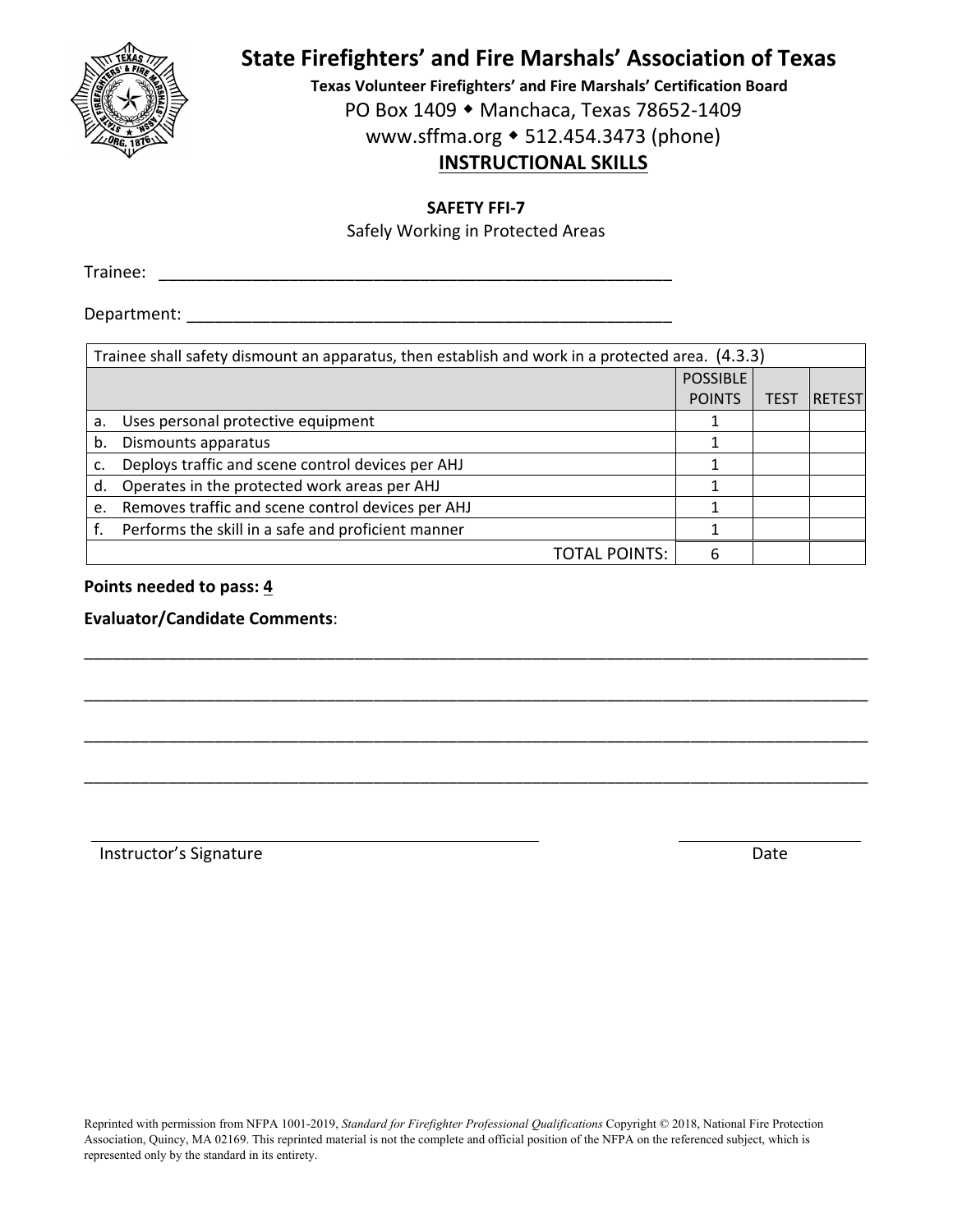

**Texas Volunteer Firefighters' and Fire Marshals' Certification Board** PO Box 1409 Manchaca, Texas 78652‐1409 www.sffma.org 512.454.3473 (phone) **INSTRUCTIONAL SKILLS**

### **SAFETY FFI‐8**

Operating an Air‐Monitoring Instrument

### **Subject: Fireground Operations**

#### **NFPA 1001 4.3.21**

#### **REFERENCE**

Operate an air‐monitoring instrument, given an air monitor and an assignment or task, so that the device is operated and the firefighter recognizes the high‐ or low‐level alarms of the air monitor and takes action to mitigate the hazard. (4.3.21)

#### **OBJECTIVE**

Trainee shall operate an air‐monitoring instrument and recognize the high‐ or low‐ level alarms of the air monitor and take action to mitigate the hazard.

#### **INSTRUCTIONS ‐ procedures for achieving the objective**

Given either single gas or multi‐gas air monitoring instrument(s), you will demonstrate the procedures for placing the instrument(s) into service and verifying their calibration. You will also demonstrate how to use each air monitoring instrument provided. You will identify any high or low‐level alarm that may activate and report their meaning and identify the appropriate mitigation actions that is required to the Skills Examiner. You will begin on my instructions to start. The skill will end when you state or indicate to me that you have completed all the identified steps. Do you understand these instructions?

- 1. Air monitoring instruments/equipment provided by the AHJ\* that may include:
	- a. Carbon monoxide monitor\*\*
	- b. Combustible gas indicator Lower Explosive Limit (LEL Monitor) \*\*
	- c. Oxygen monitor\*\*
	- d. Gas specific monitor\*\*
	- e. Photoionization detector (PID)\*\*
- 2. Other instruments/equipment provided by AHJ

\*This skill may be performed with either actual air monitoring instruments/equipment or by the use of air monitoring training simulators.

\*\*These may be single gas air monitoring instrument(s) or a component of a multi‐gas air monitoring instrument/device.

Note: the two (2) most common air monitoring devices used in the fire service today are four (4) gas multi‐gas monitors and five (5) gas multi‐gas monitors that include a photoionization detector (PID) to measure volatile organic chemicals (VOC).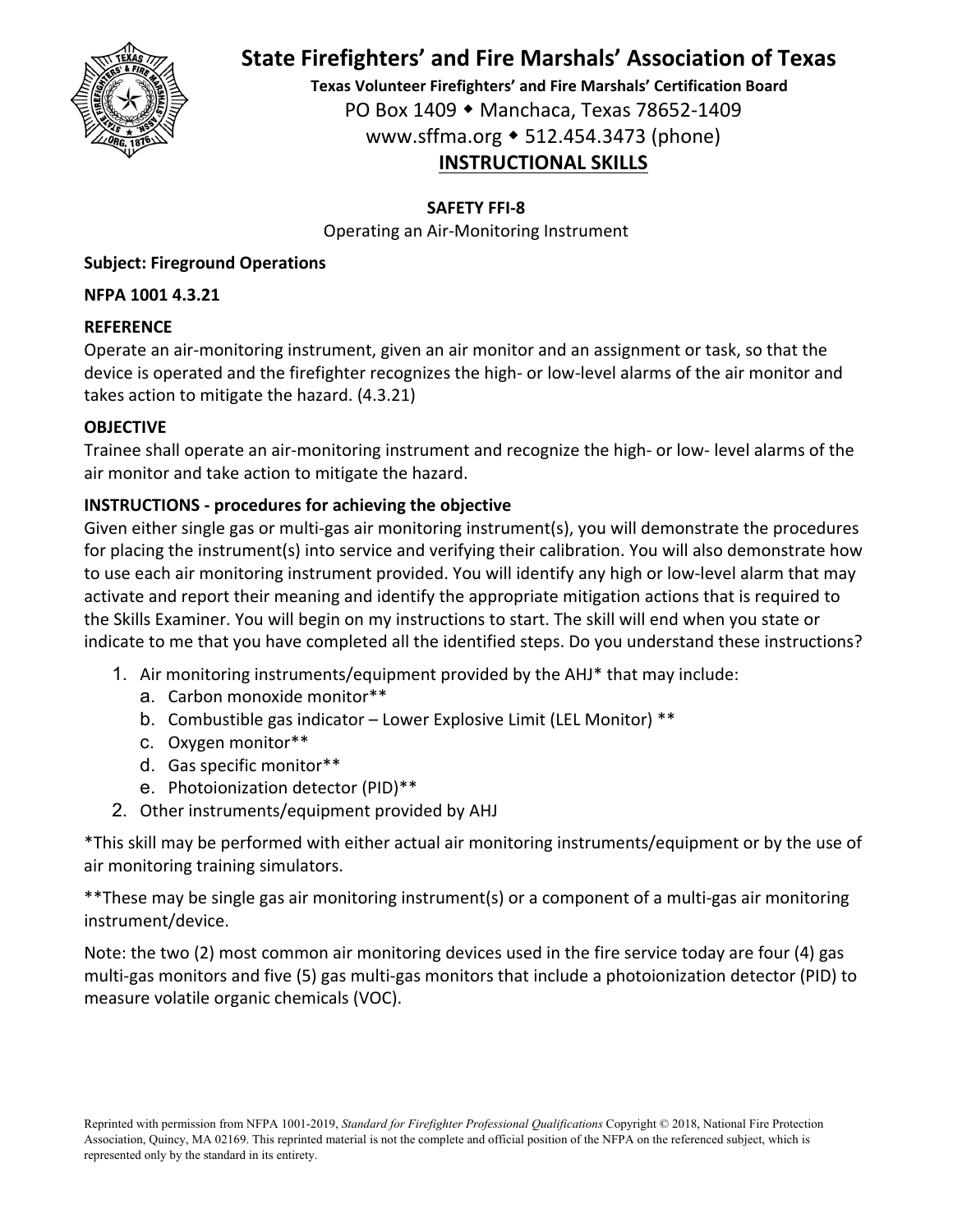

**Texas Volunteer Firefighters' and Fire Marshals' Certification Board** PO Box 1409 Manchaca, Texas 78652‐1409 www.sffma.org 512.454.3473 (phone) **INSTRUCTIONAL SKILLS**

Four (4) gas multi-gas monitors typically include sensors that detect:

- 1. Oxygen  $(O_2)$
- 2. Carbon Monoxide (CO)
- 3. A specific chemical hazard of importance to the AHJ (i.e. Hydrogen Sulfide (H<sub>2</sub>S) or Sulfur Dioxide (SO<sub>2</sub>))
- 4. Combustible Gas/LEL Monitor

Five (5) gas multi-gas monitors typically include sensors that detect:

- 1. Oxygen  $(O_2)$
- 2. Carbon Monoxide (CO)
- 3. A specific chemical hazard of importance to the AHJ (i.e., Hydrogen Sulfide (H<sub>2</sub>S) or Sulfur Dioxide  $(SO<sub>2</sub>)$ )
- 4. Combustible Gas/LEL Monitor
	- a. Volatile Organic Chemicals (VOC).